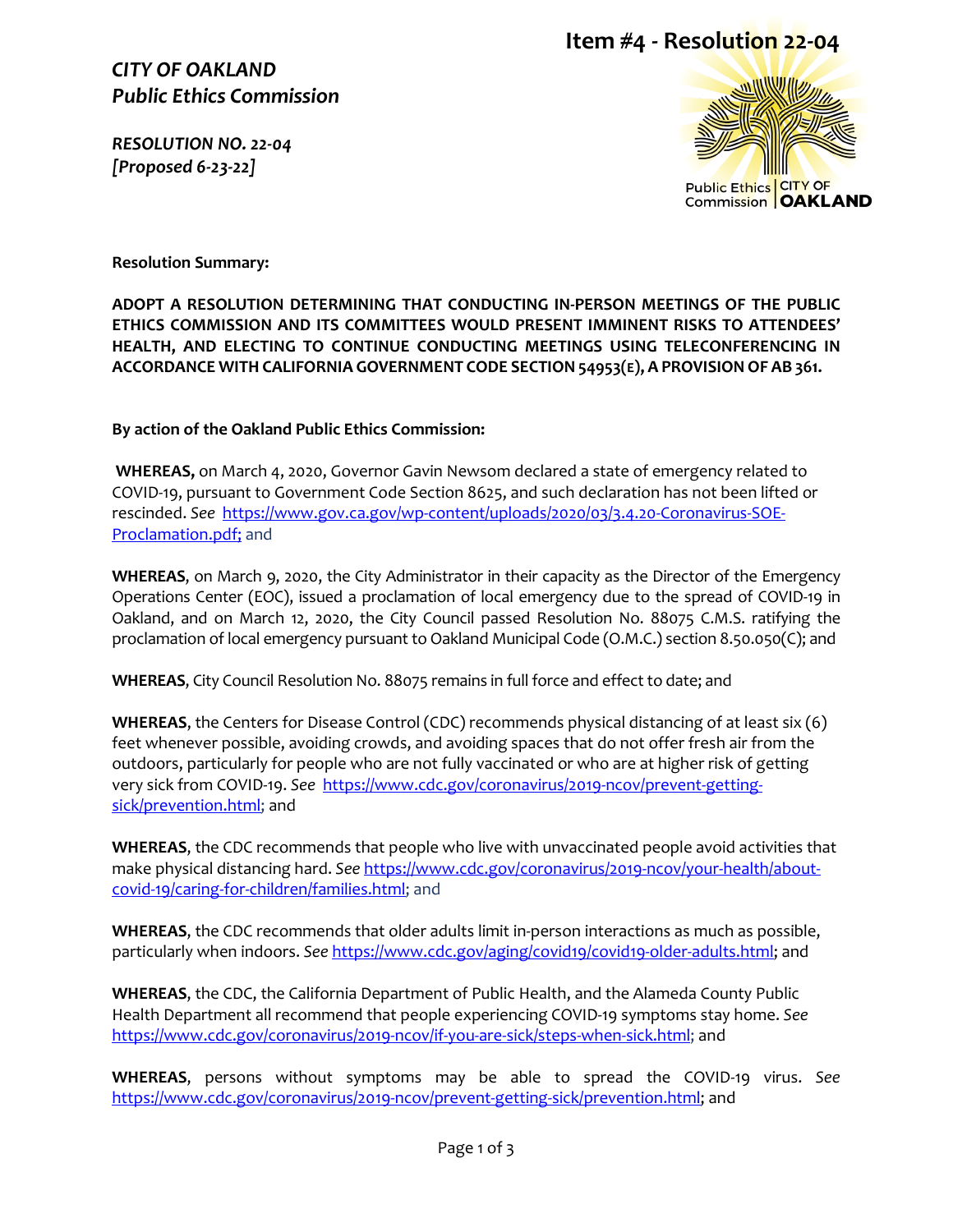# **Item #4 - Resolution 22-04**

## *CITY OF OAKLAND Public Ethics Commission*

*RESOLUTION NO. 22-04 [Proposed 6-23-22]* 



**WHEREAS**, fully vaccinated persons who become infected with the COVID-19 Delta variant can spread the virus to others. *See* [https://www.cdc.gov/coronavirus/2019-ncov/vaccines/fully](https://www.cdc.gov/coronavirus/2019-ncov/vaccines/fully-vaccinated.html)[vaccinated.html;](https://www.cdc.gov/coronavirus/2019-ncov/vaccines/fully-vaccinated.html) and

**WHEREAS**, the City's public-meeting facilities are indoor facilities that do not ensure circulation of fresh/outdoor air, particularly during periods of cold and/or rainy weather, and were not designed to ensure that attendees can remain six (6) feet apart; and

**WHEREAS,** holding in-person meetings would encourage community members to come to City facilities to participate in local government, and some of them would be at high risk of getting very sick from COVID-19 and/or would live with someone who is at high risk; and

**WHEREAS,** in-person meetings would tempt community members who are experiencing COVID-19 symptoms to leave their homes in order to come to City facilities and participate in local government; and

**WHEREAS,** attendees would use ride-share services and/or public transit to travel to in-person meetings, thereby putting them in close and prolonged contact with additional people outside of their households;

#### **Now therefore be it:**

**RESOLVED:** that the Public Ethics Commission finds and determines that the foregoing recitals are true and correct and hereby adopts and incorporates them into this Resolution; and

**RESOLVED:** that, based on these determinations and consistent with federal, state and local health guidance, the Public Ethics Commission determines that conducting in-person meetings would pose imminent risks to the health of attendees; and

**RESOLVED:** that the Public Ethics Commission firmly believes that the community's health and safety and the community's right to participate in local government, are both critically important, and is committed to balancing the two by continuing to use teleconferencing to conduct public meetings, in accordance with California Government Code Section 54953(e), a provision of AB-361; and

**RESOLVED:** that the Public Ethics Commission and its committees will meet by teleconference this month and will renew these (or similar) findings at least every thirty (30) days in accordance with California Government Code section 54953(e) until the state of emergency related to COVID-19 has been lifted, or the Public Ethics Commission finds that in-person meetings no longer pose imminent risks to the health of attendees, whichever occurs first.